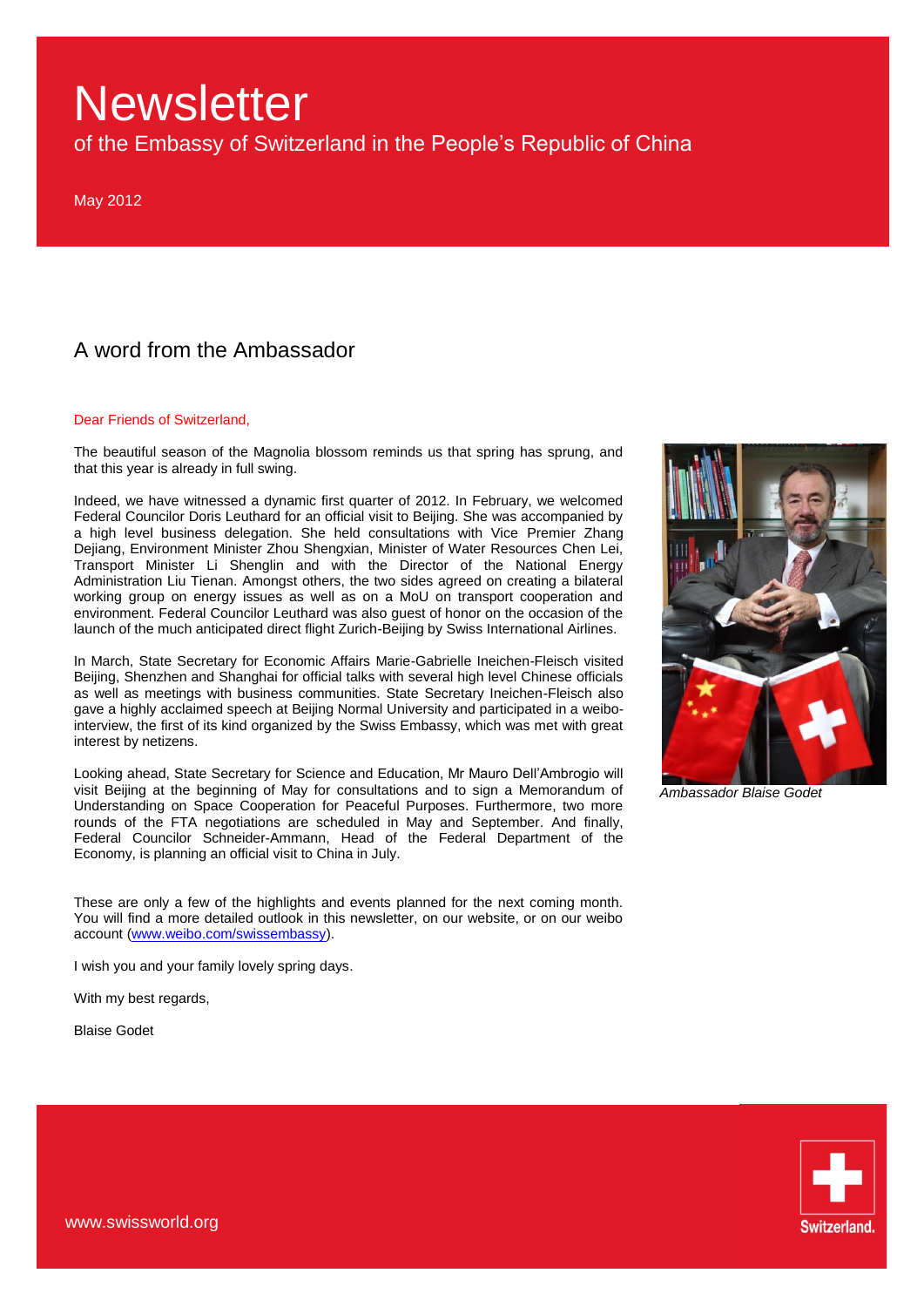of the Embassy of Switzerland in the People's Republic of China

May 2012

### **Upcoming cultural events**

#### Stradivari quartet

Four Stradivaris, perfect musical instruments, find four musicians who bring all the depth of human emotion that music can express out of them. The Stradivari Quartet is made of Wang Xiaoming, Soyoung Yoon, Lech Antonio Uszynski and Maja Weber. What unites them is their love of music; what drives them is their enthusiasm for using their musical talent to tell stories; technical perfection being a basic precondition for these four virtuosos. They breathe life into two complementary works: the work of Stradivari and the works of the composers.

They will perform on **May 12** (Saturday) at the **National Centre for the Performing Arts in Beijing.** 

#### Daniel Aeberli

Mr. Daniel Aeberli is a painter from Saint-Blaise (Neuchâtel). He painting tends to a quasi-philosophical plenitude. Playing indefinitely on the relationship between the sky and water with sometimes a vegetal barrier, he brings to his landscapes a vibration of colors and tones expressing an apparent reality which is indeed always subjective. Figurative at first sight, paintings by Aeberli are intellectual constructions that interpret an illusory nature. His painting is a game that combines colorful accords with a suggested nature, unrelated to any realism.

Works from Daniel Aeberli will be exhibited from **June 23 to July 23** at the **Grace Hotel, 798 Art District, Beijing.** 

#### Windbone Festival

Windbone was formed with Swiss jazz musicians Robert Morgenthaler and Jean-Jacque Pedretti. This duo's chosen instruments, the traditional Swiss long alphorn and the sea-snail, give a unique twist to their variety of jazz. Windbone blend sounds from multiple genres; from electric to African, from classical to free style jazz, and in doing so they breathe fresh new energy into Europe's traditional rural instruments. Windbone have created quite a stir in their home country; the Swiss press has hailed them as true jazz masters, successfully bridging the gap between classical and modern. On May 5th, they will perform at the Beijing Hanggai Music Festival.



*Stradivari quartet*



*Work from Daniel Aeberli* 



*Robert Morgenthaler and Jean-Jacque Pedretti*

Schweizerische Eidgenossenschaft Confédération suisse Confederazione Svizzera Confederaziun svizra



nbassy of Switzerland in China 瑞士驻华大使馆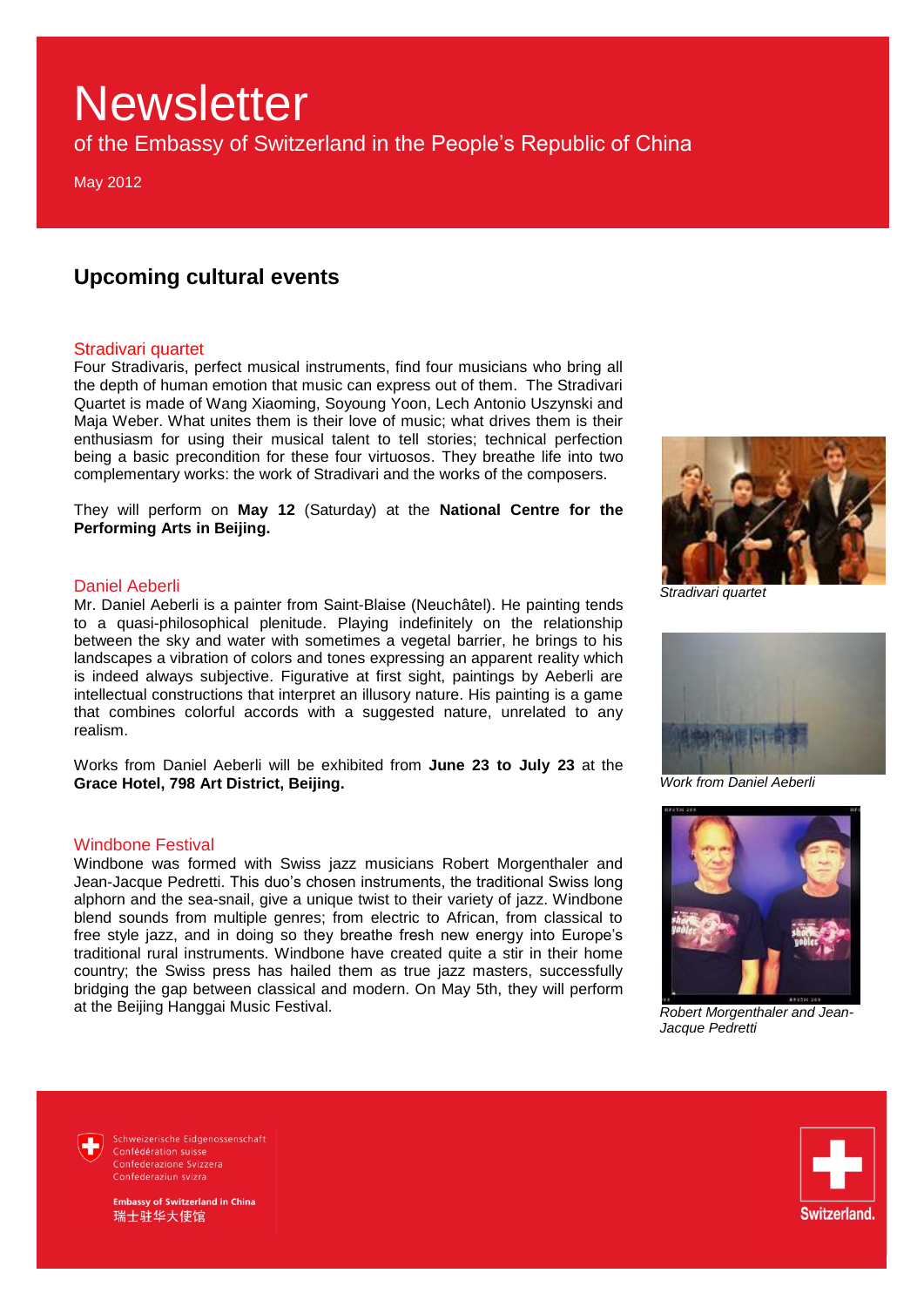of the Embassy of Switzerland in the People's Republic of China

May 2012

#### Syndrome WPW

"Destructive introvert, urban epileptic": Syndrome WPW's electronic laptopless show includes tragedy, neurosis and bullets. Far removed from traditional laptop electro live performances, it looks like nothing else. The audience gets a real punch during the performance, at the end of which the stage is nothing but a heap of ruins. He will start his China tour throughout 8 different cities in May and will perform on May 13<sup>th</sup> at the Hot Cat Club in Beijing.

#### INTRO Electronic Music Festival

On May 26<sup>th</sup>, DJ Seelenluft will perform together with DJ Michael Vonplon at the invitation of the 2012 INTRO Electronic Music Festival. Sitting in the back of Beijing's culture and art center 798 Art Zone, the scattered orderly industrial plants, crisscross pipelines in D-Park will merge with electronic music to provide the audience with an unforgettable experience. Seelenluft's tracks pop out in all song clusters since they have something that many songs are missing nowadays: a soul!

### **Economic news**

#### Visit of Federal Councilor Doris Leuthard

From **February 12th to February 14th**, 2012, Federal Councilor Mrs. Doris Leuthard, Head of the Federal Department of the Environment, Transport, Energy and Communications (DETEC) paid a two-days visit to Beijing. She was received by Vice-Premier Mr. Zhang Dejiang, by Minister of Transport Mr. Li Shenglin, by Minister for Water Resources Mr. Chen Lei, by Minister of Environmental Protection Mr. Zhou Shengxian as well as by the Head of the National Energy Administration Mr. Liu Tienan. This visit allowed to deepen the cooperation in the fields of transportation and environment where a MoU will be signed as well as in the energy sector with the establishment of a working group. Mrs. Leuthard also participated in the launching ceremony for the inaugural direct flight between Zürich and Beijing operated by Swiss International Airlines. She was accompanied by a small business delegation active in the above mentioned fields.

#### 2nd round of DTA Negotiations

From March 5th to 7th, a second round of negotiations for a new agreement on the avoidance of double taxation was held in Beijing.



*Syndrome WPW*



*DJ Seelenluft*



*Federal Councilor Ms Doris Leuthard*

Schweizerische Eidgenossenschaft Confédération suisse Confederazione Svizzera Confederaziun svizra



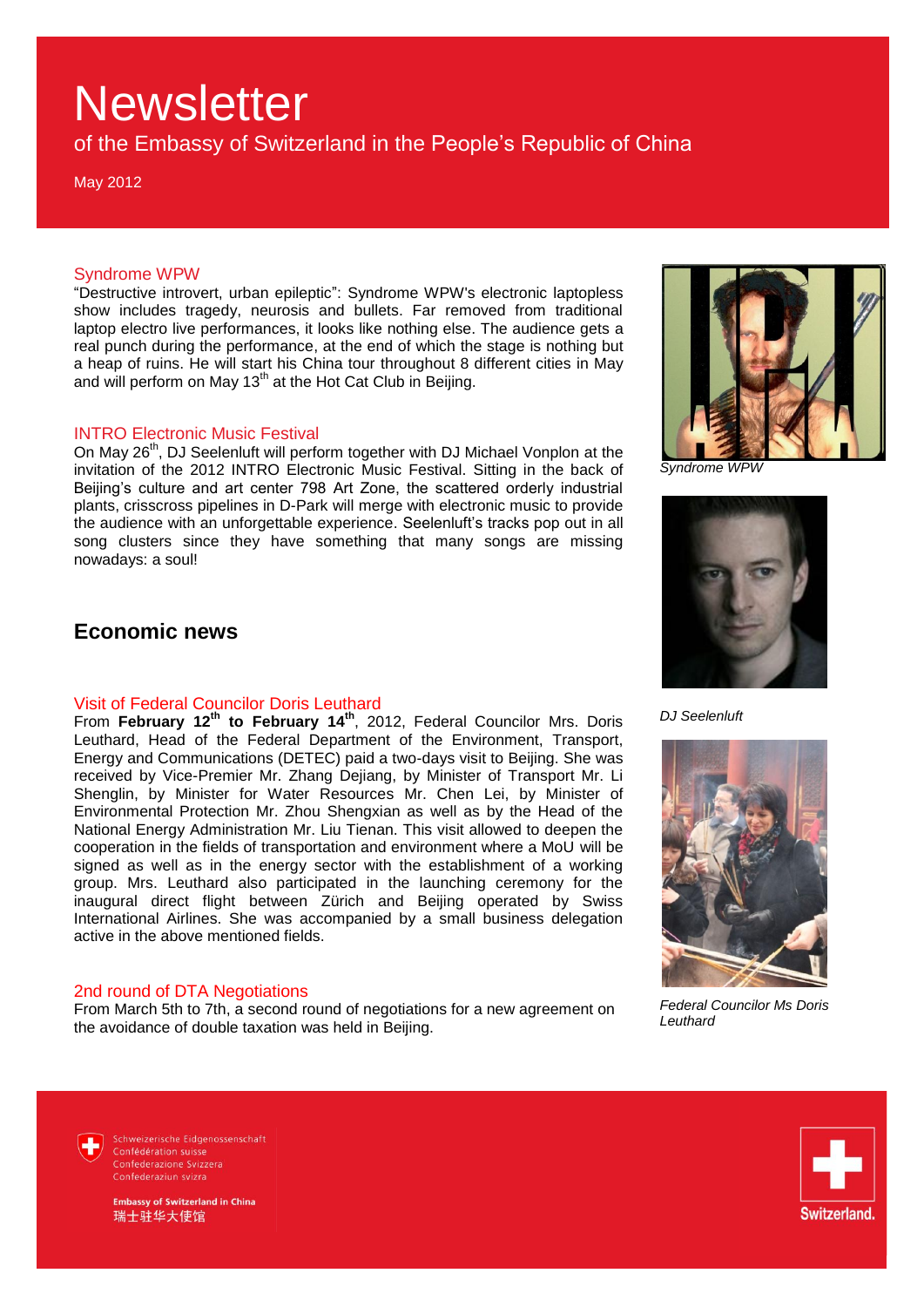of the Embassy of Switzerland in the People's Republic of China

May 2012

#### Visit of State Secretary Marie-Gabrielle Ineichen-Fleisch

State Secretary and Director of the State Secretariat of Economic Affairs (SECO), Mrs. Marie-Gabrielle Ineichen-Fleisch, paid an official visit to China where she spent five days (from **March 26th to 30th**), namely in Beijing, Shenzhen and Shanghai. She was received in Beijing by Vice-Minister Zhong Shan of the Ministry of Commerce, in charge of European Affairs, as well as by Vice-Minister Pu Changcheng of AQSIQ. In Shenzhen, she met with Vice-Mayor Chen Gaihu and in Shanghai with Vice-Mayor Ai Baojun. During her trip, she also, among others, hold a speech at Beijing Normal University as well as at the training center of the communist party (CTCSPMO), visited a few companies and had meetings in the three cities with the Swiss Business Community.

#### *Upcoming visits and events:*

5th round of FTA Negotiations

After a successful  $4<sup>th</sup>$  round in Beijing, the fifth round of negotiations for a Free Trade Agreement will be held in China again in **May 2012**.

#### Visit of the President of the Swiss Bankers Association

The annual visit of the delegation of the Swiss Bankers Association, led by their President Mr. Patrick Odier, will take place in the first week of June. They will have some meetings in Beijing, then Shanghai and finally Hong Kong.

#### 21st Sino-Swiss Joint Economic Commission

The 21<sup>st</sup> annual meeting of the Joint Economic Commission will take place in China, probably in the **first week of July**. This meeting allows both countries to pass into review all the economic issues.

#### Visit of Federal Councilor Johann Schneider-Ammann

Federal Councilor Mr. Johann Schneider-Ammann, Head of the Federal Department of Economic Affairs, should pay an official visit to China **in the week of July 9th**. On that occasion, a Sino-Swiss Economic Forum will be organized on **July 10th, 2012**.



*Ms. Marie-Gabrielle Ineichen-Fleisch (Left) shaking hands with Vice Minister Zhong Shan of the Ministry of Commerce*



*Mr. Patrick Odier (Left) shaking hands with Mr. Jin Liqun, Chairman of Board of Supervisors of CIC*



*Federal Councilor Mr.Schneider-Ammann*

Schweizerische Eidgenossenschaft Confédération suisse Confederazione Svizzera Confederaziun svizra



bassy of Switzerland in China 瑞士驻华大使馆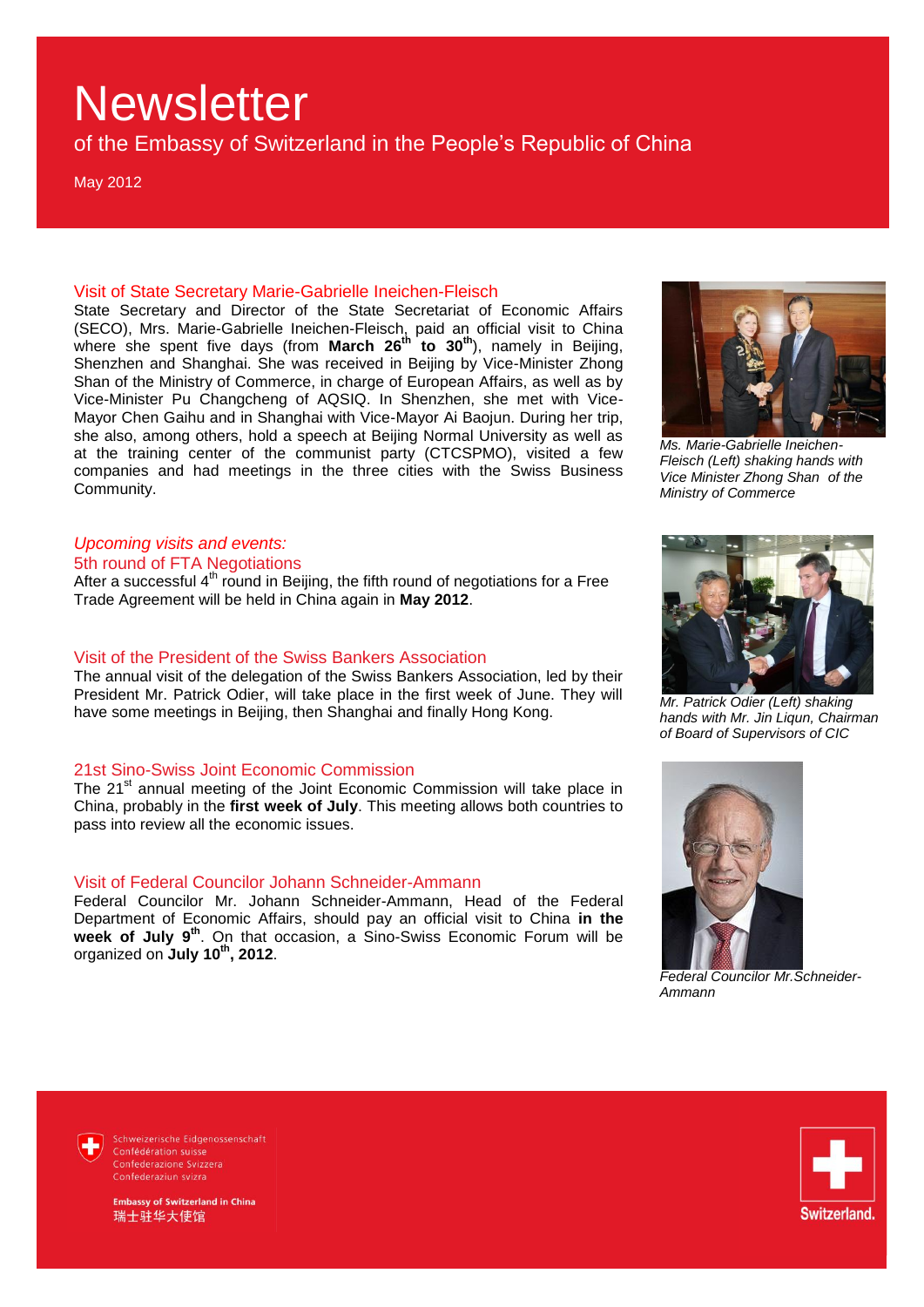of the Embassy of Switzerland in the People's Republic of China

May 2012

### **Swiss Business Hub China**

#### Swiss Technology for Water Management

Under the patronage of the Embassy of Switzerland, the Swiss Business Hub, Sino-Swiss Chamber of Commerce (SwissCham China), swissnex China and Cleantech Switzerland organized, after the previous successful event in Nanjing, the second Swiss Technology for Water Management event in Beijing on April 20th 2012. The event's objective was to promote Swiss knowhow in a highly competitive and challenging market. After an interesting welcome note from H.E. Ambassador Blaise Godet, the participants enjoyed the plenary session of Prof. Dr. Claudio R. Boër followed by a panel discussion and a Q&A session. Afterwards the participants had a chance to meet and exchange with professionals of the different companies and visit their booths. Innovative Swiss companies like ABB, Angst & Pfister, Hilti, HydroSwiss and Trunz Water Systems presented state of the art technologies from sourcing and distribution to waste water management. In several bilateral meetings the participants discussed the impact and possible opportunities for Swiss companies and their know-how in Chinese markets.



*Welcome note from H.E. Ambassador Blaise Godet*



*Mama Rosin Tour* 

### **Cultural news**

#### Mama Rosin China Tour

In the framework of the Francophonie Festival, together with 3 other bands from Canada, France and Belgium, the Swiss band Mama Rosin toured in China between March 22<sup>nd</sup> and 31<sup>st</sup>. Their itinerary included Jinan (22.03), Qingdao **(23.03), Beijing (24.03), Chongqing (26.03), Chengdu (28.03), Shanghai (29.03), Guangzhou (30.03) and Macao (31.03).** 

#### Movie Screening "Cœur Animal"

In the framework of Francophonie Festival, the award-winning movie Cœur Animal (Séverine Cornamusaz, 2009) has been shown in **Beijing, Shanghai, Chengdu, Chongqing, Xi'an, Jinan, Qingdao, Nanjing, Canton, Wuhan, Tianjin, Dalian and Hangzhou, throughout the month of March.**

#### Terpsycordes Concerts

The Terpsycordes Quartet from Geneva, which is made of musicians from Italy, Bulgaria and Switzerland, has performed **in Beijing, Dalian, Shanghai and Dongguan from March 17 to 24.**



*Movie "Coeur Animal"*



*Terpsycordes*

Schweizerische Eidgenossenschaft Confédération suisse Confederazione Svizzera Confederaziun svizra

**Embassy of Switzerland in China** 瑞士驻华大使馆

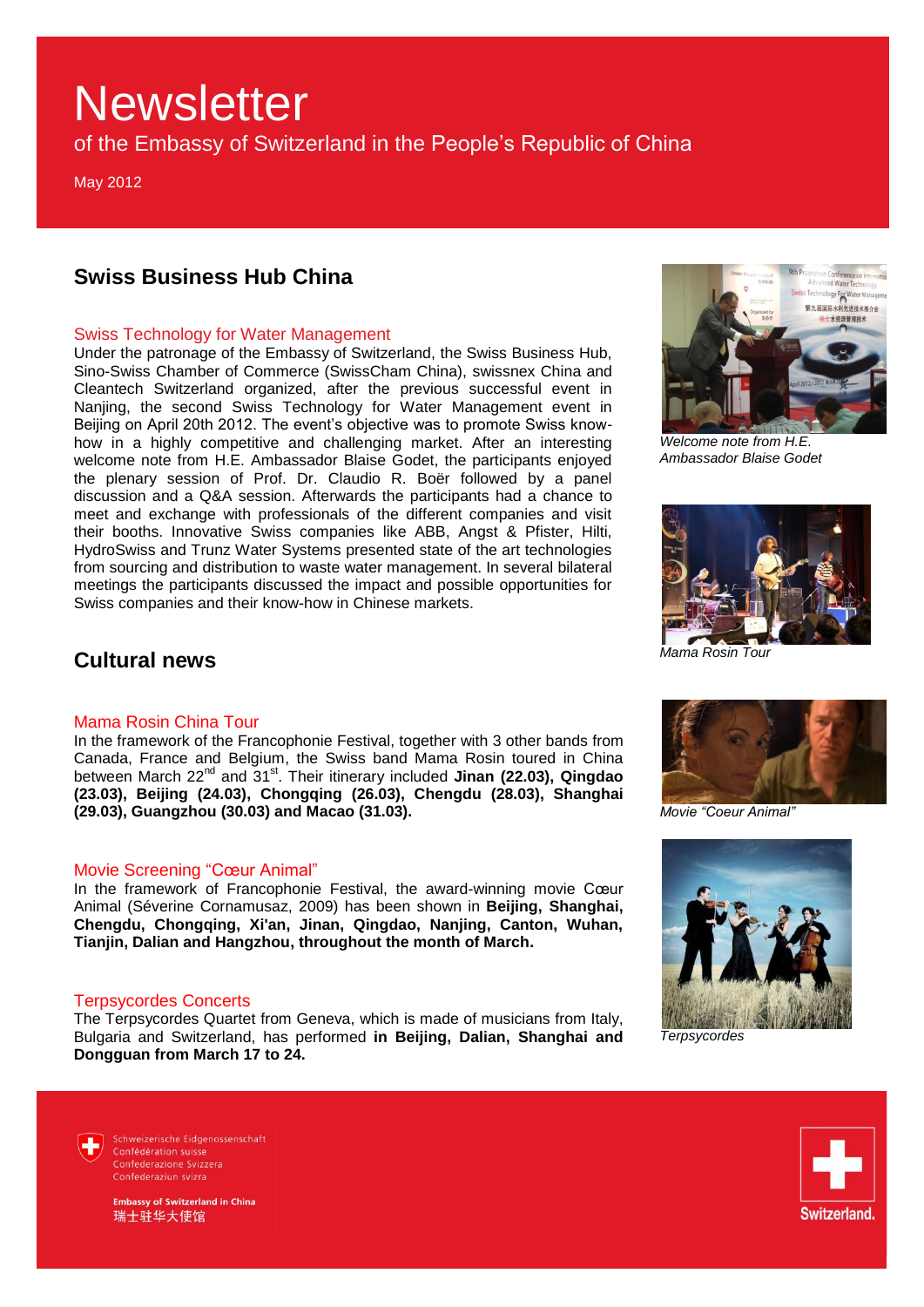of the Embassy of Switzerland in the People's Republic of China

May 2012

#### Plonk & Replonk Exhibition Tour

The Plonk & Replonk exhibition opened on April 7 at Alliance Française's Xihai Center in Beijing. This exhibition was made in collaboration with Alliances Françaises in China and is being shown throughout the year in **Guangzhou, Nanjing, Beijing, Xi'an, Qingdao, Dalian, Hong Kong and Tianjin**.

#### Swiss Design in Hollywood

Swiss Design in Hollywood ran from March 19th to 26th in the Academy of Art and Design, Tsinghua University. It showed the impact of Swiss born designers and creators on many big screen successes. It showcased more than 35 exhibition panels and videos from 11 high-ranking Swiss designers, animators and conceptual artists. Two of the featured designers, Christian Lorenz Scheurer and Nicolas Imhof, visited Beijing as part of the exhibition and shared their personal experiences of working in Hollywood with students and movie lovers.

### **Science, Education and Health news**

#### Visit of State Secretary Mr. Mauro Dell'Ambrogio

State Secretary for Education and Research, Mr. Mauro Dell'Ambrogio paid a visit to Beijing on the 3rd of May. During his stay in the capital he signed a Joint Document on Space Cooperation for Peaceful Purposes with Mr. Chen Qiufa, Administrator of the China National Space Administration. The joint document seeks to strengthen the already existing cooperation in the field of Space Science, emphasizes the need to establish a structured dialogue and underlines the mutual interest in a deepened scientific cooperation in this domain.

#### 3rd St. Gallen Symposium Beijing Reception

On 3. April 2012, the 3rd St. Gallen Symposium Beijing Reception was held at the Residence of the Swiss Embassy in Beijing. Thought leaders from business and academia met Leaders of Tomorrow from Beijing's top universities to discuss the emerging risks from China's economic growth model. In alignment with the overall theme of the 42nd St. Gallen Symposium, this year's Beijing Reception was held under the topic "Facing Risk: China's Growth Model on a risky path?". The panelists, moderated by James Chao, China Central Television News Anchor, discussed to what extent China's current economic





*Plonk & Replonk: La Mardialisation du Monde (The World Tuesdalization)*



*Swiss Design in Hollywood*



*State Secretary Mr. Mauro Dell'Ambrogio*

Schweizerische Eidgenossenschaft Confédération suisse Confederazione Svizzera Confederaziun svizra



mbassy of Switzerland in China 瑞士驻华大使馆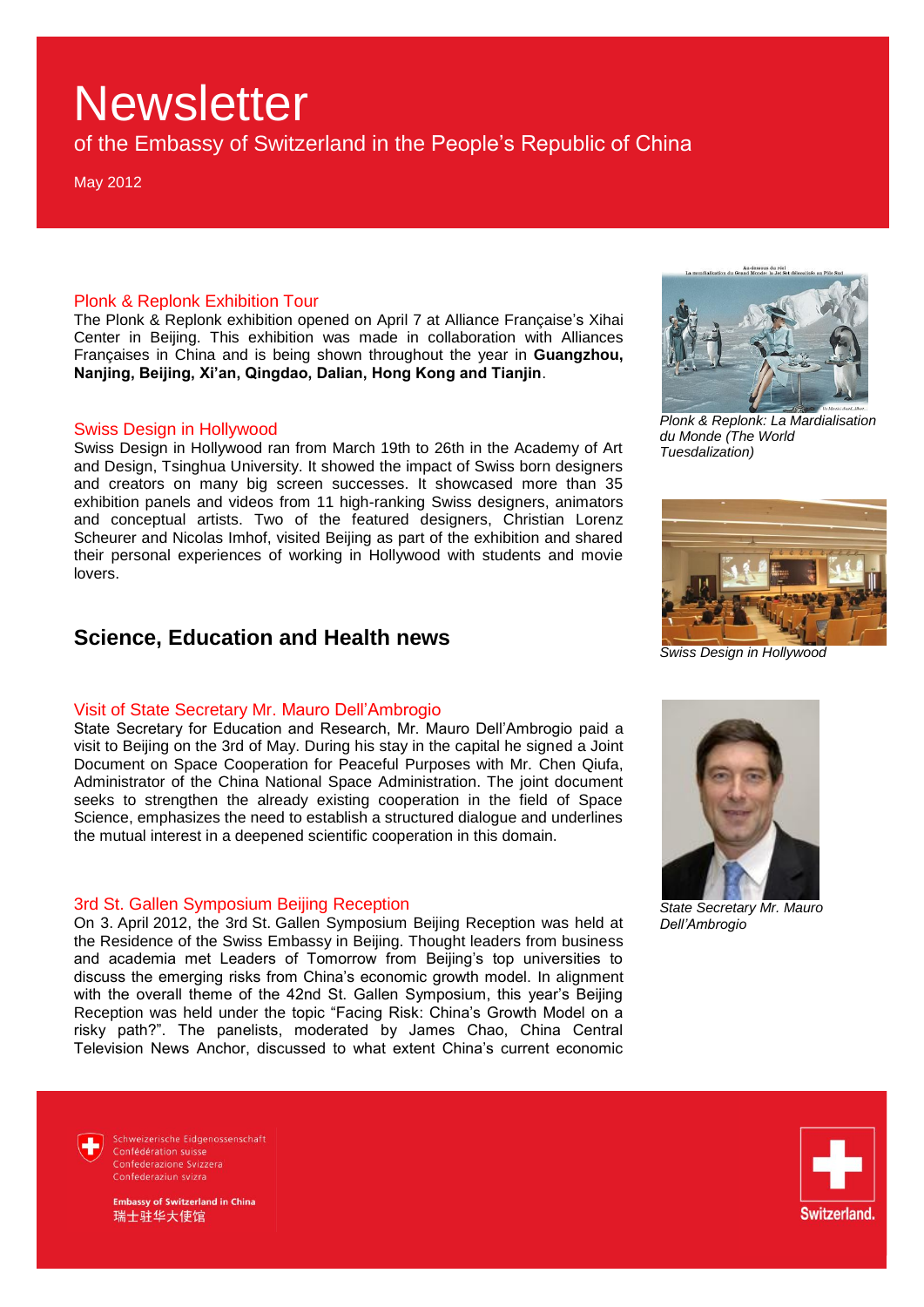of the Embassy of Switzerland in the People's Republic of China

May 2012

growth is sustainable and what risks need to be managed successfully to ensure a positive long-term outcome. The panelists of this year's reception are Dr. SUN Yongfu, Ministry of Commerce of the People's Republic of China, Dr. MENG Zhaoyi, Taiping Reinsurance Co, Ms. HUNG Huang, China Interactive Media Group and Ms. GE Yang, Leader of Tomorrow at the 42nd St. Gallen Symposium and Editor & Director, umiwi.com. The event was joined by an exclusive crowd to create an open and relaxed environment for discussion.



*Speech by Ambassador Blaise Godet at 3rd St. Gallen Symposium*

### **Cooperation news**

#### Heated discussion on China Climate Change Legislation

A first draft proposal of a climate change law was put on internet by CASS to ask feedbacks from the public. This is a major result of the Sino-Swiss climate change legislation project. Ten days later, the National Development and Reform Commission (NDRC) and GLOBE (UK legislation support) held the International Workshop on China Climate Change Legislation, catalyzing the heated discussion on this issue. The seminar gathered most of the major scholars, governmental officials, international organizations and enterprises interested in this legislation. Among the topics covered, the participants discussed general principles, market instruments and measures, as well as capacity building and public involvement. This workshop was the opportunity for Switzerland to share with the Chinese authorities its long experience in dealing with climate change. The Swiss CO2 legislation was introduced and its mechanisms were explained to the participants.

#### Living with Natural Hazards

The Sino-Swiss Workshop on Flood Control and Disaster Reduction was held from 11th to 12th April 2012 in Hangzhou. Mr. CHEN Lei, Chinese Minister of Water Resources, Mr. Andreas Götz, Vice Director, Swiss Federal Office for the Environment (FOEN), Mr. Walter Steinmann, Director, Swiss Federal Office for Energy (SFOE), along with other senior officials, researchers, and private sector representatives from both China and Switzerland participated the workshop. The event is another milestone, along the successful path of cooperation between China and Switzerland, with the intention to jointly tackle floods and natural hazards. Taking the workshop as an opportunity, both countries presented their respective progress on the three bilateral cooperation projects in this sector (Dam Safety Enhancement, Integrated Flood Risk Management and Glacier Lake Outburst Floods monitoring and



*Opening speeches by Vice Minister Xie Zhenhua of NDRC and the Ambassador of the British Embassy*



*Representatives from China and Switzerland signing the cooperation agreement on Dam safety*

Schweizerische Eidgenossenschaft Confédération suisse Confederazione Svizzera Confederaziun svizra



mbassy of Switzerland in China 瑞士驻华大使馆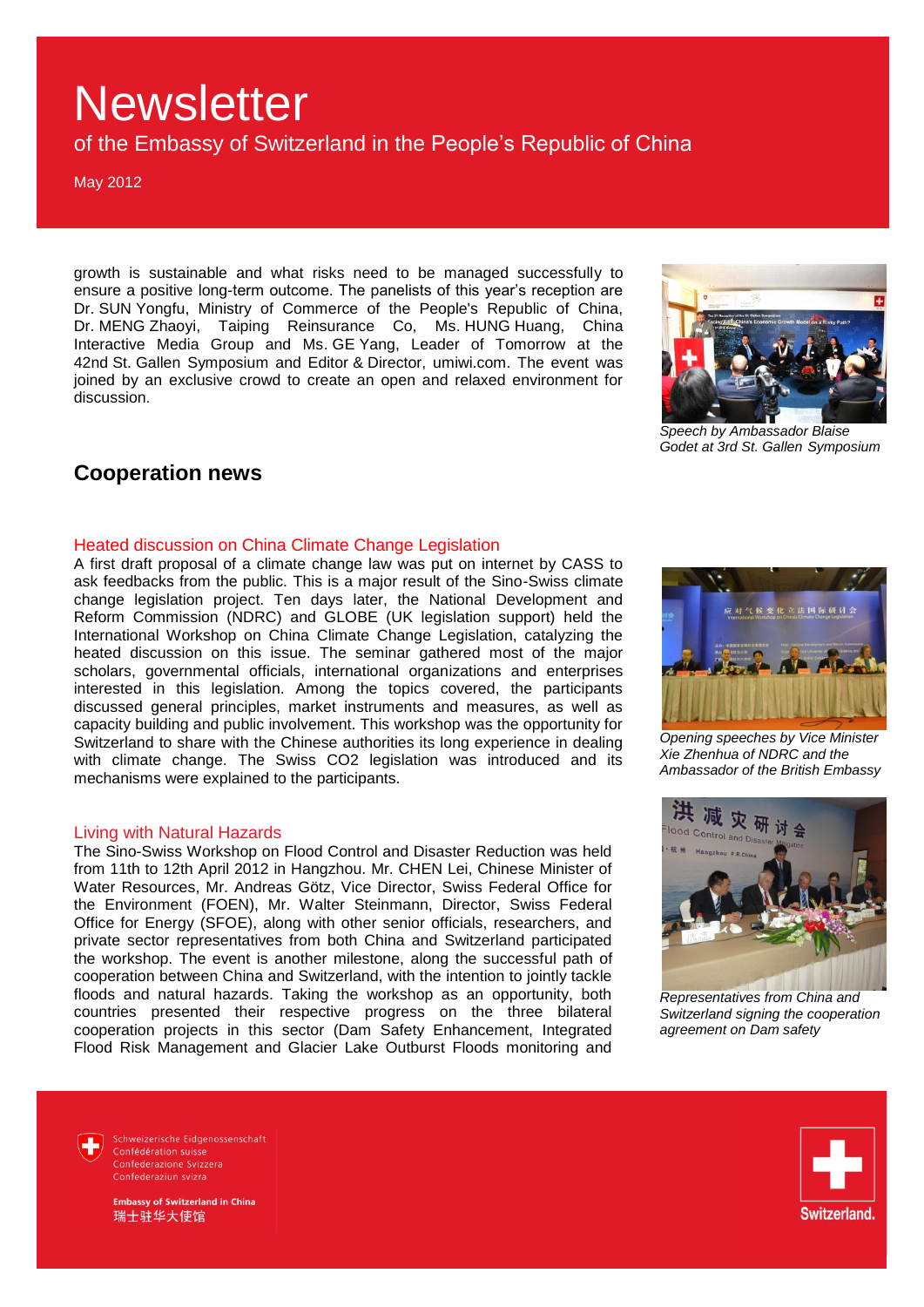of the Embassy of Switzerland in the People's Republic of China

May 2012

early warning). The discussion was an excellent chance to summarize experiences, exchange best practices and lessons learnt. Moreover, the workshop served as an effective vehicle leading to the signatory of cooperation agreement on Dam Safety Enhancement Project between Switzerland and China.

#### China's donors consult on cooperation

The second session of Beijing bi-annual donor's meeting was held at the UNICEF office for China on Friday the 20<sup>th</sup> of April. This regular assembly, gathering some of the most important aid contributors in China, aims to review China's progress towards the UN Millennium Development Goals (MDGs). The participants unanimously underlined China's advancement in poverty reduction (MDG 1), education (MDG 2) and child health (MDG 4), while stressing the importance of further improving women's health condition (MDG 5) and combating HIV/AIDS (MDG 6). The results in the fields of gender equality (MDG 3) and environmental sustainability (MDG 7) are more contrasted, partly because the lack of statistics makes progress measurement more difficult. The participants also shared information and updates about their respective programmes in China. As China is now considered as an emerging country, several donors, including Switzerland, are phasing out their bilateral development programmes to reorient themselves toward regional cooperation and dialogue on global development challenges. The meeting concluded with a discussion about possible synergies among different projects in China and in the region.



### **News from the Embassy**

#### *Focus on… Development, Environment and Humanitarian Aid Section*

The Development, Environment and Humanitarian Aid Section contributes to the strengthening and enhancement of Sino-Swiss relations in the fields of environment and climate change, development cooperation and humanitarian aid. Swiss Development and Cooperation has been active in China for more than 30 years, with several programmes, involving Chinese partners, Ministries (e.g. MoFA, MoFCOM, MEP), local governments, universities and NGOs. The current orientation of the section is based on a multifold approach. The first pillar of this strategy is SDC's cooperation with Chinese authorities on "Global issues", i.e climate change adaptation and mitigation and related water and food

Schweizerische Eidgenossenschaft Confédération suisse Confederazione Svizzera Confederaziun svizra



nbassy of Switzerland in China 瑞士驻华大使馆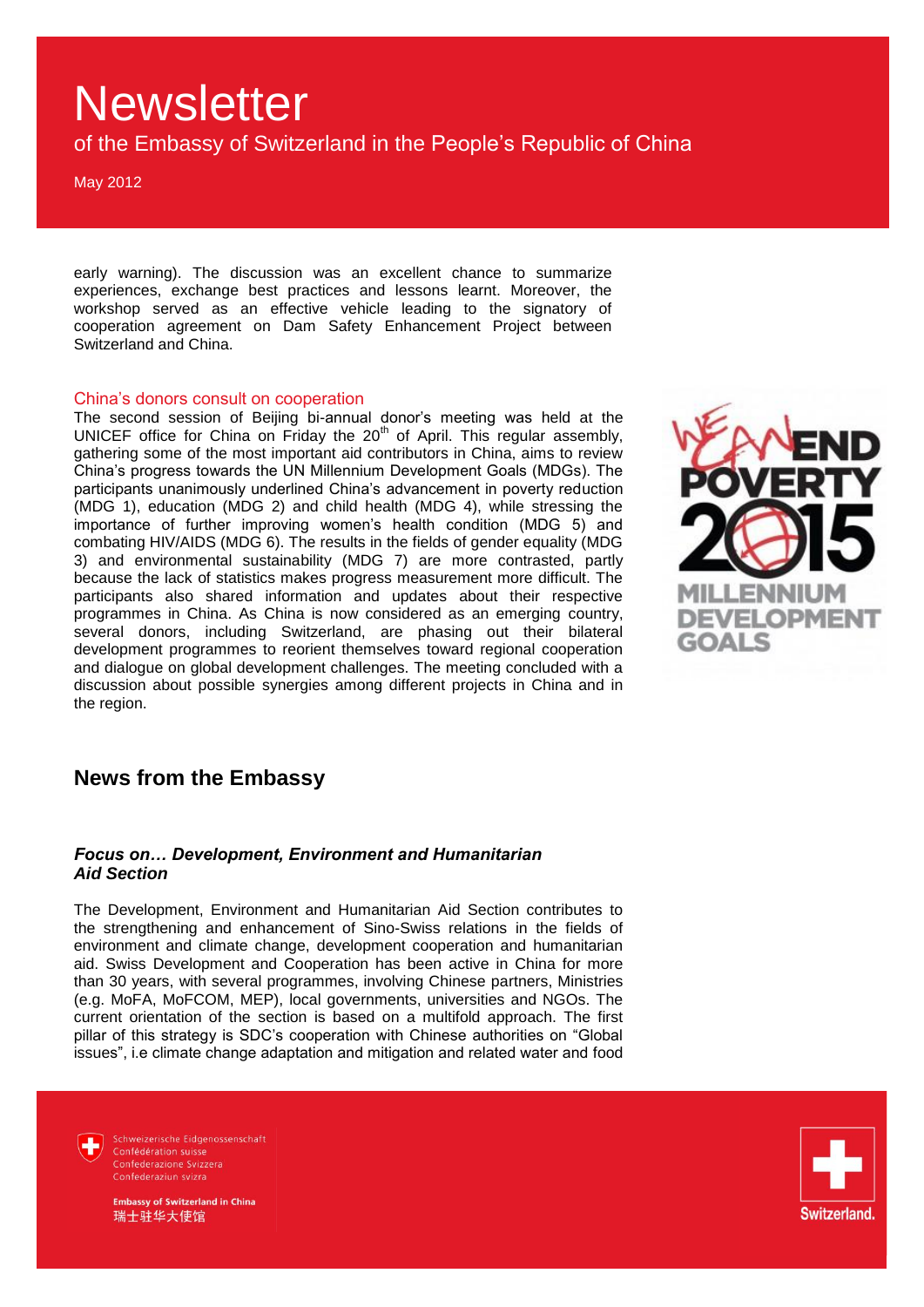of the Embassy of Switzerland in the People's Republic of China

May 2012

security issues. These, programmes focus on climate change adaptation, low carbon cities, smart agriculture, climate change legislation, air pollution, water management and dam safety. Since 1994, SDC also supports China in its efforts to modernize its public administration and strengthen its human resources capacity, through the Sino-Swiss Management Training Programme, together with the University of St.Gallen. From last year, SDC has been strengthening its partnership with China on regional cooperation and dialogue on international cooperation challenges in order to contribute to poverty reduction in Least Developed Countries and SDC's priority countries. Finally, Switzerland remains active in the field of humanitarian aid, by increasing its network and offering support to Chinese rescue teams operating in earthquake situations.

#### *« NOUVEAUX EQUILIBRES POUR LES GENERATIONS FUTURES?» 2nd Fribourgissima-Congress, 21 June 2012*

Fribourgissima is an association with the aim to promote the economic development of the Canton of Fribourg. For the second time, Fribourgissima extends its invitation to all Fribourgeois communities around the world to partake in this year's congress. Discussing "New Equilibria for Future Generations?" the congress is host to a number of nationally and internationally renowned speakers from different fields, such as Federal Councilor Alain Berset; Thierry Carrel, Director of the Cardio-Vascular Surgery Department at the University Hospital Bern; or Martin Lotti, Global Creative Director at Nike Inc. The keynote speech will be delivered by Sheikha Lubna Al Qasimi, the Minister for Foreign Trade of the United Arab Emirates, and recently recognized as "the most powerful Arab woman" by Forbes Magazine. To sign up please refer to the following link:

[www.fribourgissima.ch](http://www.fribourgissima.ch/)

#### *Embassy's Weibo Account*

The Embassy's verified Weibo account was created on January 19th, 2012 and we started to populate the content from Monday January 27th, 2012. The posts cover a wide range of topics, including: announcement of events supported by the Embassy, up-to-date news about high-level visits, latest Swiss social news which may serve to elevate the image of Switzerland. As of May  $2^{nd}$  2012, the Embassy's account has 35,209 followers. 101 posts have been published, which generated 1391 comments/reposts in total. Among them, 201 are direct comments and 1190 are comments from reposts.



*The team of the Development, Environment and Humanitarian Aid Section at the Swiss Embassy in Beijing. From left to right: Liyan WANG, Vincent LAURENT, Patrizia PALMIERO, Walter MEYER, Yang LI, Tingting QI, Ke LIU.*



Schweizerische Eidgenossenschaft Confédération suisse Confederazione Svizzera Confederaziun svizra

**Imbassy of Switzerland in China** 瑞士驻华大使馆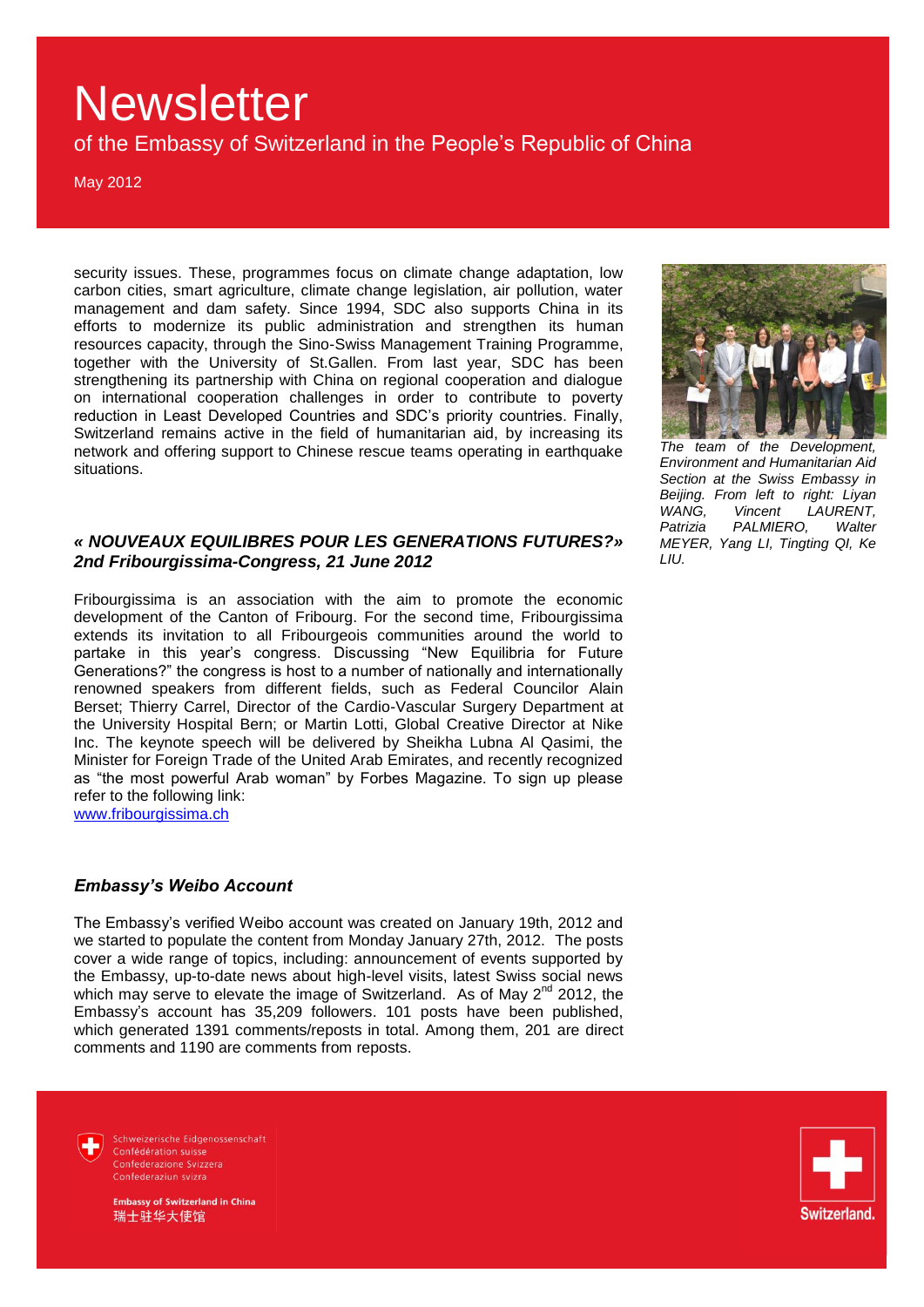of the Embassy of Switzerland in the People's Republic of China

May 2012

On March 26, 2011, the first ever weibo-interview with Ms. Ineichen took place from 11 a.m to 12 a.m. Within one-hour time, 63 questions came in through Weibo interview. Among them, 14 were answered. The most popular answer, the one about how to keep the citizens motivated with the existence of a fullfledged welfare system was reposted/ commented 8 times so far. The second most popular one about the vote against holidays was reposted 5 times.

To follow the Embassy's Weibo Account, please visit the below link: [www.weibo.com/swissembassy](http://www.weibo.com/swissembassy) *Ms. Ineichen during Weibo* 



*Interview* 



Schweizerische Eidgenossenschaft Confederazione Svizzera

**Embassy of Switzerland in China** 瑞士驻华大使馆